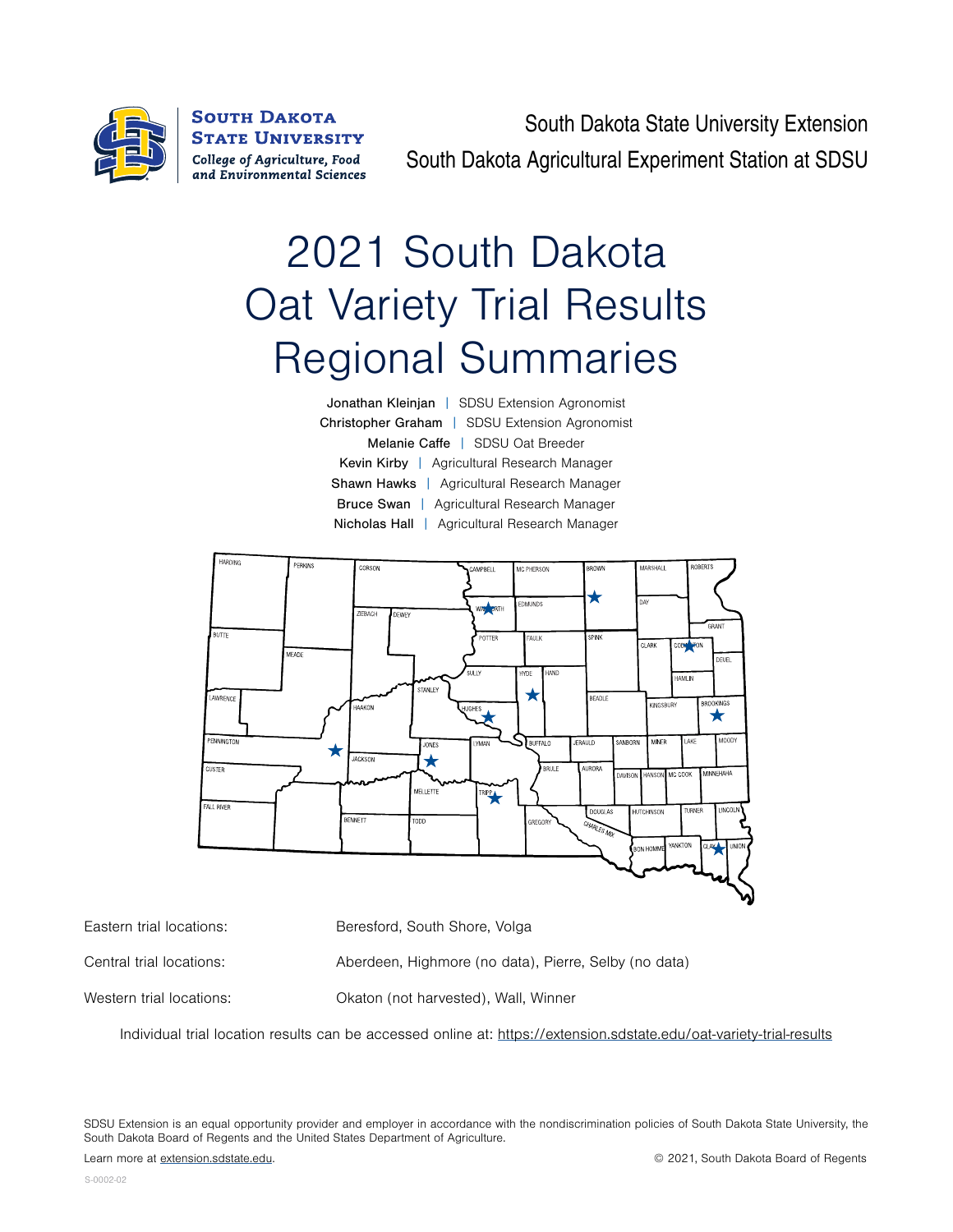

## 2021 South Dakota Oat Performance Trial Highlights

Jonathan Kleinjan | SDSU Extension Agronomist

The 2021 oat growing season in South Dakota was characterized by an early spring planting followed by heat and nearrecord dryness in many areas of the state. Yields at several trial locations were negatively impacted by heat and drought during flowering and grain fill. Harvest progressed rapidly and produced below-average yields in most areas of the state. Due to the dry conditions, there were no widespread outbreaks of crown rust in South Dakota during 2021.

Oat yields from the South Dakota State University Crop Performance Testing program averaged 90 bushels/acre (bu/ acre) in the eastern trial locations (Beresford, Brookings and South Shore), ranging from 59 bu/acre at Beresford to 101 bu/acre at Brookings. The top yielding varieties over three years in the east were Deon, MN Pearl and Warrior. Yields in the central part of South Dakota (Aberdeen and Pierre) averaged 81 bu/acre, ranging from 62 bu/acre at Pierre to 101 bu/acre at Aberdeen. Highmore and Selby were harvested but the drought caused too much variability at these locations to include them in the final trial results. The top performing varieties over three years in the central region were CS Camden, Deon and MN Pearl. Yields in western South Dakota (Wall and Winner) averaged 52 bu/acre, ranging from 33 bu/acre at Winner to 71 bu/acre at Wall. The Okaton location was abandoned due to drought. The best performers over three years in the western part of the state were Goliath, MN Pearl and Rushmore. The eastern trial locations were set up as a split plot with fungicide-treated versus no fungicide. In areas where crown rust is a concern, producers should be aware that a fungicide treatment can provide a 50 bu/acre or even greater yield response. However, due to the prevalent dry conditions, there was no significant response to fungicide in 2021. Detailed results for each trial location in South Dakota are available at: [https://extension.sdstate.edu/oat-variety-trial-results.](https://extension.sdstate.edu/oat-variety-trial-results)

Consider as much performance information as possible when selecting a variety and give more weight to information from trials close to home, as some varieties may be better suited to certain geographic areas. Also pay close attention to relative performance over many locations. This type of performance is an indication of "yield stability." Good yield stability refers to the ability of a variety to exhibit high yield potential at many locations over multiple years. For example, a variety that ranks in the upper 40% at all locations exhibits better yield stability than a variety that is No. 1 for yield at one location but ranks in the lower 40% at some other locations. Performance over multiple years is also very important. Growing conditions in a single season may favor certain varieties, providing a poor representation of yield potential over time. For example, growing conditions in 2020 again favored varieties with good crown rust resistance. A good rule of thumb is to plant 65%-75% of your acres to varieties with a proven track record (i.e. a good multi-year average) and plant the remaining 25%-35% to a promising new variety.

It is important to remember that varieties may differ by 5 bu/acre or even more and still be statistically similar. This is due to inherent variability in the environment and the yield testing process. Varieties that are statistically similar to the top performing variety at each location can be calculated by subtracting the least significant difference (LSD) value from the top performing variety. The LSD is a statistic used to determine if varieties are truly different from one another.

The coefficient of variation (CV) listed at the bottom of each data column, which is often expressed as a percentage of a given trait mean, is a relative measure of the amount of test variation for that trait. Generally, in yield trials, a CV of 15% is considered acceptable and a CV of 10% or less indicates good quality data. Higher variability (and thus higher CVs) can be caused by several environmental factors, such as stand loss due to residue cover or heavy precipitation, and reduces the ability to detect true varietal differences.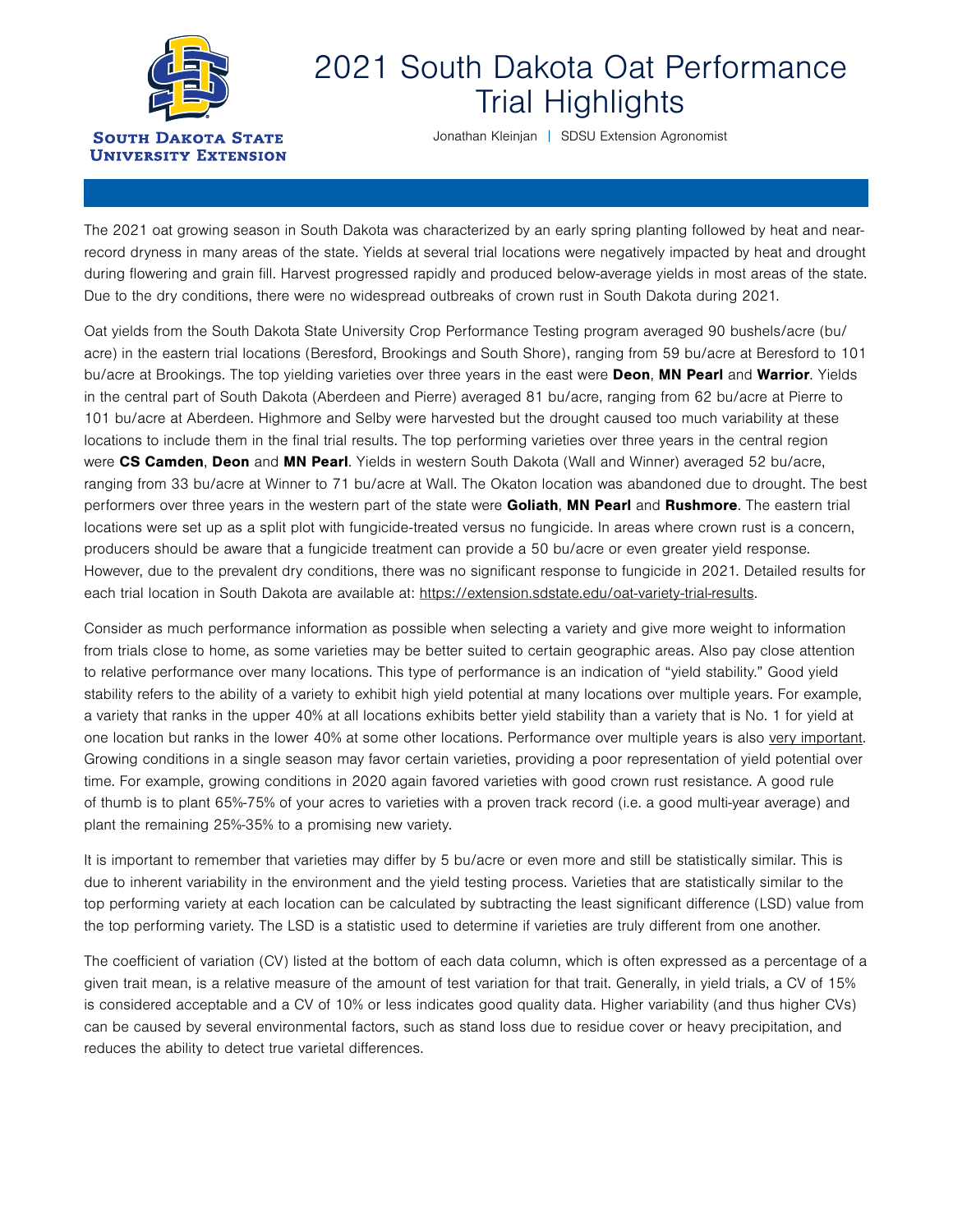

### 2021 South Dakota Oat Variety Trial Results Variety List

#### **SOUTH DAKOTA STATE UNIVERSITY EXTENSION**

Table 1. List of oat varieties tested in 2021 along with origin, agronomic and grain quality characteristics.

|                    |                                           | <b>Testing and</b><br><b>Origin</b> |                         | <b>Agronomic</b><br><b>Characteristics</b> |                                         |                              | <b>Grain Quality</b>               |                               |              | <b>Disease Ratings#</b>    |                                     |                                     |  |
|--------------------|-------------------------------------------|-------------------------------------|-------------------------|--------------------------------------------|-----------------------------------------|------------------------------|------------------------------------|-------------------------------|--------------|----------------------------|-------------------------------------|-------------------------------------|--|
| <b>Variety</b>     | <b>Years</b><br>tested<br>in SD<br>trials | Origin <sup>+</sup> -<br>Year       | Rel.<br>Hdg.‡<br>(days) | <b>Height</b><br>(inches)                  | 2021<br><b>Lodging</b><br><b>Score§</b> | <b>Grain</b><br><b>Color</b> | 2021<br><b>Test Wt.</b><br>(lb/bu) | 2021<br><b>Protein</b><br>(%) | <b>Smut</b>  | <b>Stem</b><br><b>Rust</b> | 2020<br><b>Crown</b><br><b>Rust</b> | 2020<br><b>BYDV</b><br><b>score</b> |  |
| CS Camden          | $5+$                                      | <b>MS-16</b>                        | 6                       | 24                                         | 1.9                                     | White                        | 29.7                               | 13.9                          | <b>MR</b>    | $(S)^*$                    | $\overline{7}$                      | 4                                   |  |
| Deon               | $5+$                                      | $MN-13$                             | 5                       | 27                                         | 3.3                                     | Yellow                       | 33.2                               | 14.8                          | $\mathsf{R}$ | <b>MR</b>                  | 6                                   | 4                                   |  |
| Esker2020          | $\overline{2}$                            | $WI-19$                             | $\overline{c}$          | 25                                         | 3.3                                     | Yellow                       | 30.6                               | 14.4                          |              |                            | $\overline{7}$                      | 4                                   |  |
| Goliath            | $5+$                                      | SD-12                               | 6                       | 31                                         | 3.6                                     | White                        | 33.1                               | 14.8                          | <b>MR</b>    | R                          | 9                                   | 4                                   |  |
| Hayden             | $5+$                                      | $SD-14$                             | 6                       | 25                                         | 1.4                                     | White                        | 31.1                               | 14.3                          | $\mathsf{R}$ | <b>MS</b>                  | 9                                   | 4                                   |  |
| <b>KWS Ocre</b>    | new                                       | <b>KWS-22</b>                       | 4                       | 23                                         | 2.8                                     | Yellow                       | 33.8                               | 13.6                          | -            |                            | ٠                                   |                                     |  |
| <b>KWS Opaline</b> | new                                       | <b>KWS-22</b>                       | 5                       | 22                                         | 1.8                                     | White                        | 32.1                               | 14.0                          | -            |                            | ٠                                   |                                     |  |
| <b>MN Pearl</b>    | 3                                         | MN-18                               | 5                       | 25                                         | 2.8                                     | White                        | 32.6                               | 13.7                          | R            | $\overline{\phantom{a}}$   | 6                                   | 4                                   |  |
| <b>Natty</b>       | $5+$                                      | SD-14                               | 3                       | 28                                         | 3.4                                     | White                        | 31.9                               | 15.3                          | $\mathsf{R}$ | MS                         | 8                                   | 3                                   |  |
| Reins              | new                                       | $IL-15$                             | $\mathbf 0$             | 20                                         | 1.1                                     | White                        | 34.8                               | 15.6                          | (R)          | $\overline{\phantom{a}}$   | (MS)                                | (R)                                 |  |
| Rushmore           | $5+$                                      | SD-19                               | 3                       | 26                                         | 2.9                                     | White                        | 33.0                               | 13.9                          | R            |                            | 6                                   | 3                                   |  |
| Saddle             | $5+$                                      | <b>SD-17</b>                        | 0                       | 23                                         | 1.6                                     | White                        | 30.3                               | 14.3                          | $\mathsf{R}$ | S                          | 6                                   | 3                                   |  |
| Shelby427          | $5+$                                      | SD-09                               | 1                       | 26                                         | 2.1                                     | White                        | 32.9                               | 15.0                          | $\mathsf{R}$ | MS                         | 9                                   | 3                                   |  |
| Warrior            | $5+$                                      | <b>SD-18</b>                        | $\overline{2}$          | 24                                         | 1.6                                     | White                        | 31.1                               | 14.3                          | R            |                            | 4                                   | 4                                   |  |

† IL, Illinois; KWS, KWS Seeds (via Albert Lea Seed); MN, Minnesota; MS, Meridian Seeds; SD, South Dakota; WI, Wisconsin; - (Year of Release)

‡ Days to heading as compared to Saddle (160 days Julian) statewide.

§ Lodging score: Rating scale 1-5 (1=Standing perfectly to 5=Completely flat) based on 2021 observations at Brookings and South Shore.

# Disease ratings: R - resistant, MR - moderately resistant, MS - moderately susceptible, S - susceptible, VS - very susceptible; CR & BYDV scores: 1 (very tolerant) - 9 (very severe symptoms)

\* Ratings (X) based on information supplied by the entity submitting the variety.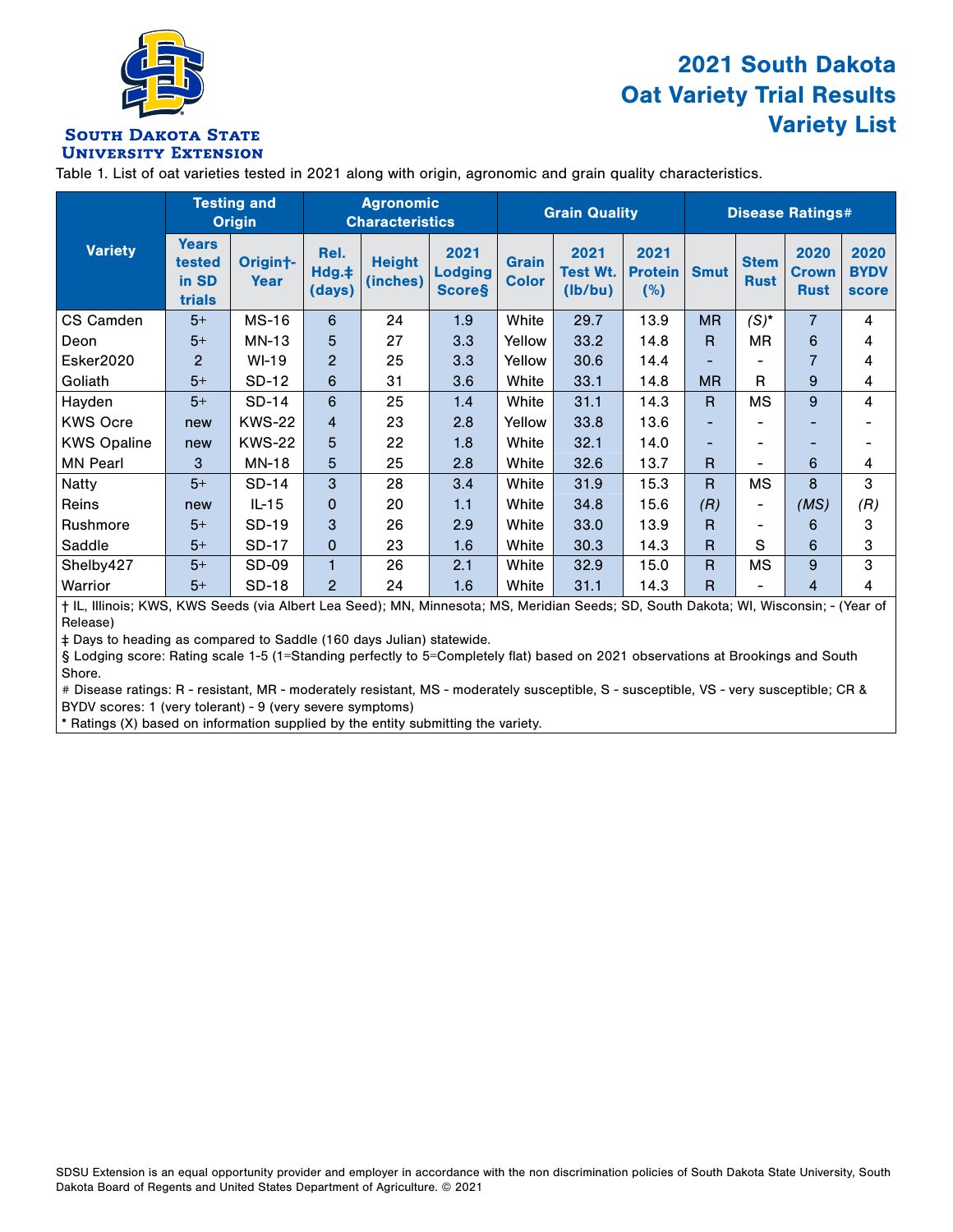

### 2021 South Dakota Oat Variety Trial Results Quality Characteristics

#### **SOUTH DAKOTA STATE UNIVERSITY EXTENSION**

Table 2. Grain quality and milling characteristics.

| <b>Variety</b>                                                                                  | % Plump | % Mid | % Thin | 1000<br><b>Kernel</b><br>Weight (g) | Groat % | <b>NIR</b> groat<br>protein<br>(%) | <b>NIR</b> groat<br>beta-<br>glucan $(\%)$ | <b>NIR</b> groat<br>fat $(\%)$ |  |
|-------------------------------------------------------------------------------------------------|---------|-------|--------|-------------------------------------|---------|------------------------------------|--------------------------------------------|--------------------------------|--|
| CS Camden                                                                                       | 30.3    | 63.2  | 6.5    | 35.3                                | 69.0    | 18.9                               | 5.7                                        | 4.3                            |  |
| Deon                                                                                            | 24.9    | 64.3  | 11.7   | 32.0                                | 70.6    | 18.1                               | 4.9                                        | 4.6                            |  |
| Esker2020                                                                                       | 33.2    | 51.9  | 17.1   | 29.8                                | 71.0    | 19.4                               | 5.2                                        | 3.7                            |  |
| Goliath                                                                                         | 34.9    | 55.1  | 11.5   | 30.5                                | 75.1    | 18.9                               | 4.9                                        | 4.3                            |  |
| Hayden                                                                                          | 53.1    | 38.2  | 9.4    | 32.5                                | 70.1    | 17.7                               | 4.8                                        | 4.8                            |  |
| <b>KWS Ocre</b>                                                                                 | 31.2    | 62.3  | 7.3    | 32.8                                | 67.7    | 18.6                               | 5.1                                        | 4.2                            |  |
| <b>KWS Opaline</b>                                                                              | 43.4    | 52.7  | 7.3    | 29.3                                | 67.6    | 19.2                               | 5.0                                        | 3.5                            |  |
| <b>MN Pearl</b>                                                                                 | 40.4    | 52.3  | 9.0    | 33.6                                | 76.3    | 16.9                               | 4.8                                        | 4.7                            |  |
| <b>Natty</b>                                                                                    | 48.3    | 43.0  | 10.5   | 31.2                                | 72.1    | 19.1                               | 4.1                                        | 3.2                            |  |
| Reins                                                                                           | 38.5    | 53.2  | 9.0    | 31.8                                | 73.4    | 19.9                               | 4.9                                        | 4.1                            |  |
| Rushmore                                                                                        | 40.0    | 51.8  | 10.8   | 30.5                                | 71.7    | 19.7                               | 4.8                                        | 4.2                            |  |
| Saddle                                                                                          | 20.2    | 70.1  | 10.4   | 29.3                                | 69.8    | 19.2                               | 4.6                                        | 3.6                            |  |
| Shelby427                                                                                       | 32.3    | 59.6  | 9.8    | 29.1                                | 70.6    | 19.4                               | 4.8                                        | 4.7                            |  |
| Warrior                                                                                         | 28.5    | 63.3  | 9.8    | 30.6                                | 70.8    | 19.2                               | 5.0                                        | 4.6                            |  |
| <b>Trial Average</b>                                                                            | 37.9    | 54.5  | 9.0    | 32.2                                | 77.2    | 18.7                               | 4.9                                        | 4.2                            |  |
| $LSD(0.05)$ <sup>+</sup>                                                                        | 2.4     | 2.1   | 1.1    | 1.1                                 | 1.8     | 0.4                                | 0.1                                        | 0.2                            |  |
| $C.V.% \dagger$                                                                                 | 9.0     | 5.6   | 18.0   | 4.6                                 | 3.3     | 3.3                                | 3.8                                        | 5.3                            |  |
| † Value required (≥LSD) to determine if varieties are significantly different from one another. |         |       |        |                                     |         |                                    |                                            |                                |  |

‡ C.V. is a measure of variability or experimental error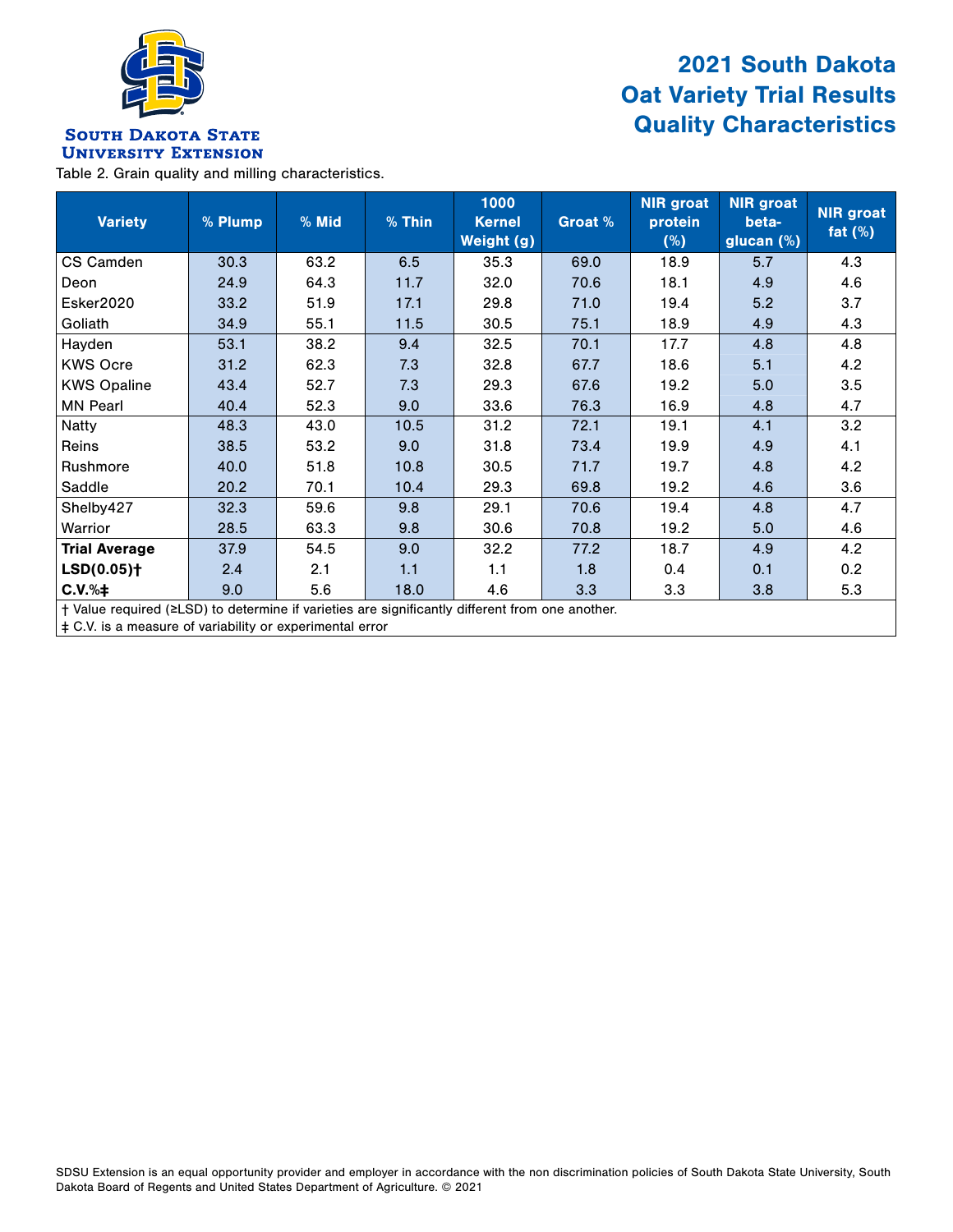

### 2021 South Dakota Oat Variety Trial Results Eastern Summary

#### **SOUTH DAKOTA STATE UNIVERSITY EXTENSION**

Table 3. 2019-2021 oat variety performance trial results for testing sites in eastern South Dakota. Varieties ranking in the top third of each trial category are shaded light blue.

|                          | <b>2019 Yield</b><br>(bu/a) | <b>2020 Yield</b><br>(bu/a)  |              | 2021           | 2-year       |                | 3-year       |                |
|--------------------------|-----------------------------|------------------------------|--------------|----------------|--------------|----------------|--------------|----------------|
| <b>Variety</b>           |                             |                              | <b>Yield</b> | <b>Test Wt</b> | <b>Yield</b> | <b>Test Wt</b> | <b>Yield</b> | <b>Test Wt</b> |
|                          |                             |                              | (bu/a)       | (lbs)          | (bu/a)       | (lbs)          | (bu/a)       | (Ibs)          |
| Deon                     | 102.9                       | 118.5                        | 91.7         | 33.2           | 105.1        | 32.9           | 104.4        | 33.1           |
| <b>MN Pearl</b>          | 99.5                        | 121.2                        | 85.5         | 33.7           | 103.4        | 33.4           | 102.1        | 33.5           |
| Warrior                  | 100.5                       | 112.0                        | 92.7         | 32.3           | 102.3        | 32.0           | 101.7        | 32.4           |
| Rushmore                 | 100.4                       | 121.0                        | 82.1         | 35.0           | 101.5        | 34.6           | 101.1        | 34.8           |
| CS Camden                | 79.2                        | 110.1                        | 99.1         | 29.4           | 104.6        | 29.1           | 96.1         | 29.3           |
| Saddle                   | 94.6                        | 102.7                        | 76.3         | 31.6           | 89.5         | 31.1           | 91.2         | 31.7           |
| Goliath                  | 69.3                        | 108.4                        | 86.7         | 33.9           | 97.6         | 33.3           | 88.2         | 33.2           |
| <b>Natty</b>             | 67.7                        | 100.2                        | 85.1         | 33.4           | 92.7         | 32.9           | 84.3         | 33.1           |
| Hayden                   | 55.4                        | 99.3                         | 92.6         | 33.3           | 95.9         | 32.3           | 82.4         | 32.1           |
| Shelby427                | 53.4                        | 87.9                         | 88.7         | 34.1           | 88.3         | 33.8           | 76.6         | 33.6           |
| Esker2020                |                             | 108.2                        | 82.3         | 31.3           | 95.2         | 30.9           |              |                |
| <b>KWS Ocre</b>          |                             |                              | 99.6         | 33.0           |              |                |              |                |
| <b>KWS Opaline</b>       |                             | $\qquad \qquad \blacksquare$ | 89.1         | 33.2           |              | -              |              |                |
| <b>Reins</b>             |                             |                              | 84.2         | 34.7           |              |                |              |                |
| <b>Trial Average#</b>    | 81.8                        | 113.0                        | 89.5         | 33.2           | 97.8         | 32.6           | 92.8         | 32.7           |
| $LSD(0.05)$ <sup>+</sup> | 6.4                         | 14.3                         | 9.2          | 1.9            | 9.7          | 1.2            | 11.2         | 1.3            |
| $C.V.$ % $\ddagger$      | 8.8                         | 5.3                          | 4.5          | 2.9            | 5.3          | 3.4            | 6.3          | 3.1            |

# Trial averages may include values from experimental lines that are not reported.

† Value required (≥LSD) to determine if varieties are significantly different from one another.

‡ C.V. is a measure of variability or experimental error, 15% or less is considered acceptable.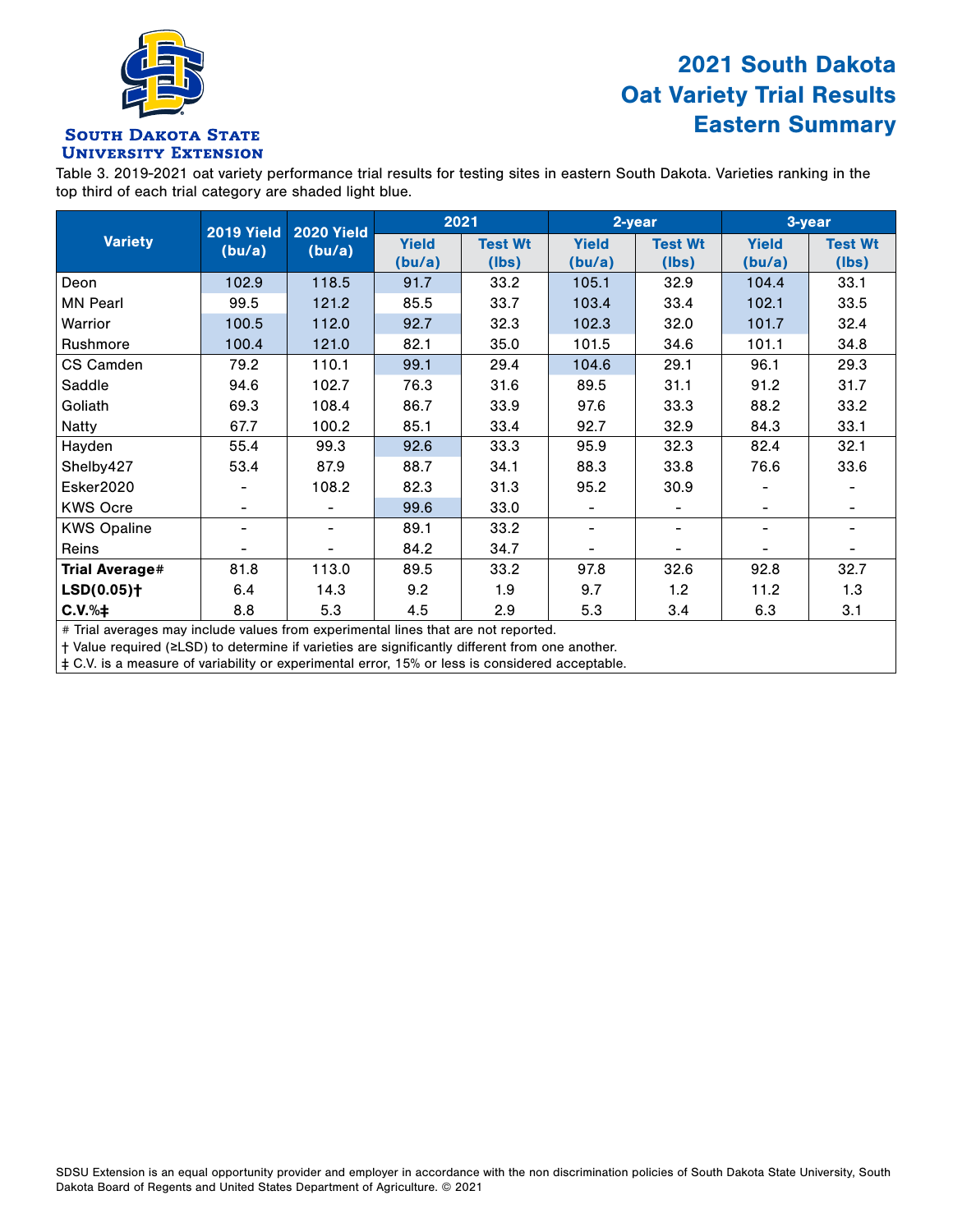

### 2021 South Dakota Oat Variety Trial Results Central Summary

#### **SOUTH DAKOTA STATE UNIVERSITY EXTENSION**

Table 4. 2019-2021 oat variety performance trial results for testing sites in central South Dakota. Varieties ranking in the top third of each trial category are shaded light blue.

|                          | <b>2019 Yield</b><br>(bu/a) | <b>2020 Yield</b><br>(bu/a)  |              | 2021           | 2-year       |                | 3-year       |                |
|--------------------------|-----------------------------|------------------------------|--------------|----------------|--------------|----------------|--------------|----------------|
| <b>Variety</b>           |                             |                              | <b>Yield</b> | <b>Test Wt</b> | <b>Yield</b> | <b>Test Wt</b> | <b>Yield</b> | <b>Test Wt</b> |
|                          |                             |                              | (bu/a)       | (lbs)          | (bu/a)       | (lbs)          | (bu/a)       | (Ibs)          |
| CS Camden                | 104.4                       | 155.8                        | 107.2        | 31.4           | 131.5        | 31.4           | 122.5        | 30.6           |
| Deon                     | 108.2                       | 147.8                        | 86.6         | 32.7           | 117.2        | 34.0           | 114.2        | 33.9           |
| <b>MN Pearl</b>          | 110.7                       | 146.7                        | 78.6         | 32.7           | 112.6        | 34.0           | 112.0        | 33.9           |
| Rushmore                 | 108.4                       | 143.4                        | 76.7         | 33.2           | 110.1        | 35.2           | 109.5        | 35.4           |
| Warrior                  | 110.2                       | 133.2                        | 84.3         | 30.5           | 108.7        | 32.8           | 109.2        | 33.5           |
| Hayden                   | 97.2                        | 151.1                        | 71.5         | 29.5           | 111.3        | 33.8           | 106.6        | 34.0           |
| Goliath                  | 96.5                        | 138.6                        | 76.6         | 32.8           | 107.6        | 34.5           | 103.9        | 34.3           |
| <b>Natty</b>             | 95.0                        | 140.2                        | 75.3         | 29.7           | 107.8        | 33.8           | 103.5        | 33.9           |
| Shelby427                | 91.3                        | 127.6                        | 83.9         | 32.5           | 105.7        | 34.5           | 100.9        | 34.4           |
| Saddle                   | 103.2                       | 130.0                        | 48.2         | 29.4           | 89.1         | 32.6           | 93.8         | 32.7           |
| Esker2020                |                             | 143.1                        | 89.3         | 30.8           | 116.2        | 31.7           |              |                |
| <b>KWS Ocre</b>          |                             | $\qquad \qquad \blacksquare$ | 100.2        | 34.4           |              | -              |              |                |
| Reins                    |                             | $\qquad \qquad \blacksquare$ | 89.1         | 35.0           |              | -              |              |                |
| <b>KWS Opaline</b>       |                             | $\overline{\phantom{a}}$     | 81.9         | 32.9           |              |                |              |                |
| <b>Trial Average#</b>    | 103.3                       | 140.6                        | 81.1         | 32.0           | 110.7        | 33.7           | 107.6        | 33.7           |
| $LSD(0.05)$ <sup>+</sup> | 5.2                         | 3.8                          | 17.9         | 4.9            | 13.1         | 1.8            | 13.4         | 1.6            |
| $C.V.% \dagger$          | 6.3                         | 3.9                          | 7.9          | 5.8            | 5.0          | 3.5            | 5.2          | 3.4            |

# Trial averages may include values from experimental lines that are not reported.

† Value required (≥LSD) to determine if varieties are significantly different from one another.

‡ C.V. is a measure of variability or experimental error, 15% or less is considered acceptable.